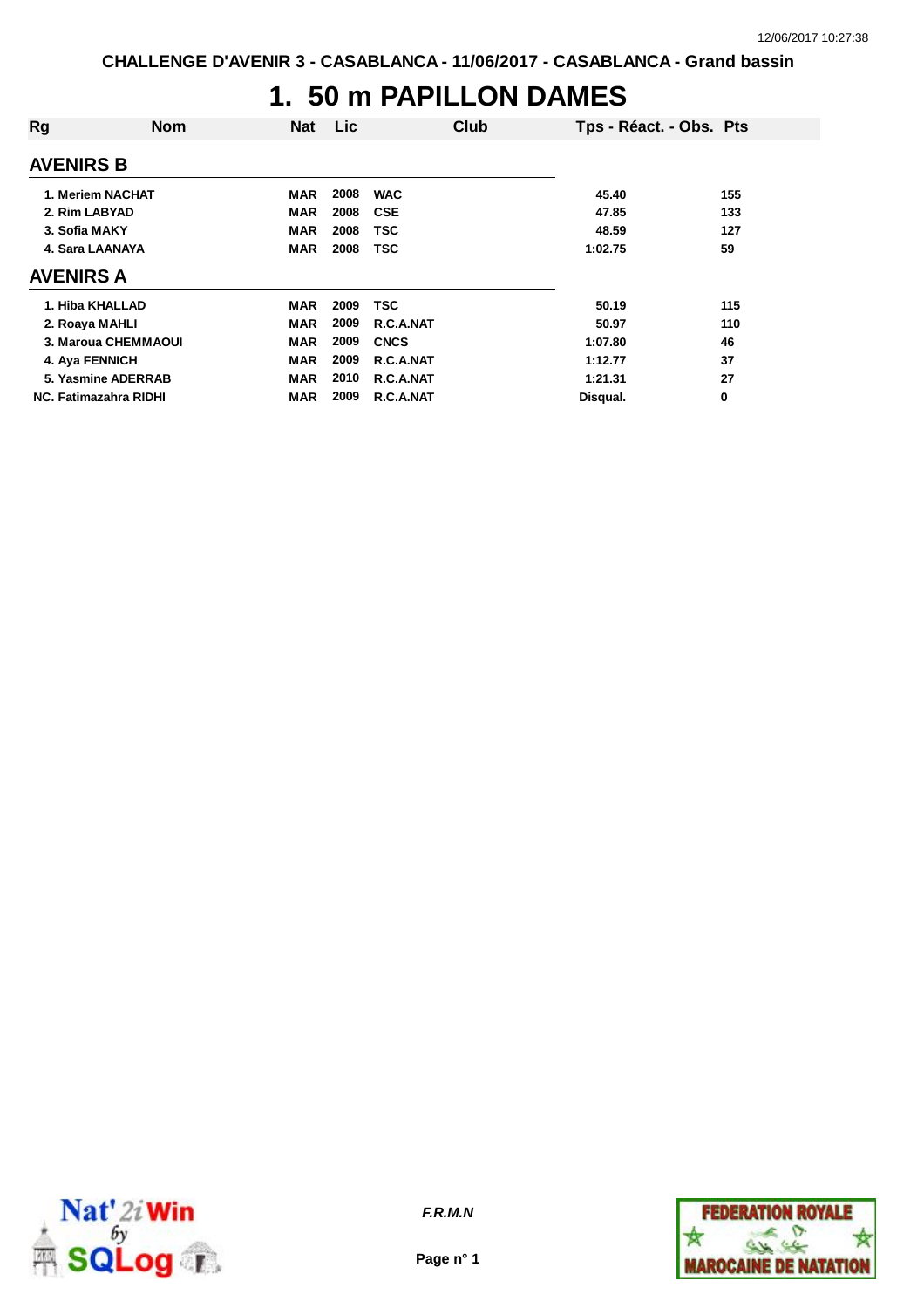# **2. 50 m PAPILLON MESSIEURS**

| Rg                       | <b>Nom</b>                    | <b>Nat</b> | Lic  | Club        | Tps - Réact. - Obs. Pts |     |
|--------------------------|-------------------------------|------------|------|-------------|-------------------------|-----|
| <b>AVENIRS B</b>         |                               |            |      |             |                         |     |
| 1. Hamza KELLA           |                               | <b>MAR</b> | 2008 | <b>ADM</b>  | 47.11                   | 107 |
|                          | 2. Yahya EL AZZAOUI           | <b>MAR</b> | 2008 | <b>WAC</b>  | 47.95                   | 102 |
| 3. Taha MAAROUFI         |                               | <b>MAR</b> | 2008 | <b>WAC</b>  | 59.19                   | 54  |
|                          | 4. Mohamed Amine BCHIRI       | <b>MAR</b> | 2008 | <b>ADM</b>  | 1:06.63                 | 38  |
|                          | 5. Elias BENMAAZOUZ           | <b>MAR</b> | 2008 | <b>WAC</b>  | 1:07.03                 | 37  |
|                          | NC. Mohammed Amine KDIDER     | <b>MAR</b> | 2008 | R.C.A.NAT   | Disqual.                | 0   |
| <b>NC. Rayane LAALJI</b> |                               | <b>MAR</b> | 2008 | <b>TSC</b>  | Disqual.                | 0   |
|                          | <b>NC. Rayane ELYOUSSOUFI</b> | <b>MAR</b> | 2008 | <b>TSC</b>  | Disqual.                | 0   |
| <b>AVENIRS A</b>         |                               |            |      |             |                         |     |
| 1. Anwar KOKODIL         |                               | MAR        | 2009 | R.C.A.NAT   | 57.40                   | 59  |
|                          | 2. Mohamed Kamil RACHID       | <b>MAR</b> | 2009 | <b>ADM</b>  | 58.45                   | 56  |
| 3. Hamza LOUZI           |                               | <b>MAR</b> | 2009 | R.C.A.NAT   | 1:33.19                 | 13  |
|                          | NC. Mohamed Adam DAHO         | <b>MAR</b> | 2009 | <b>CNCS</b> | Disqual.                | 0   |



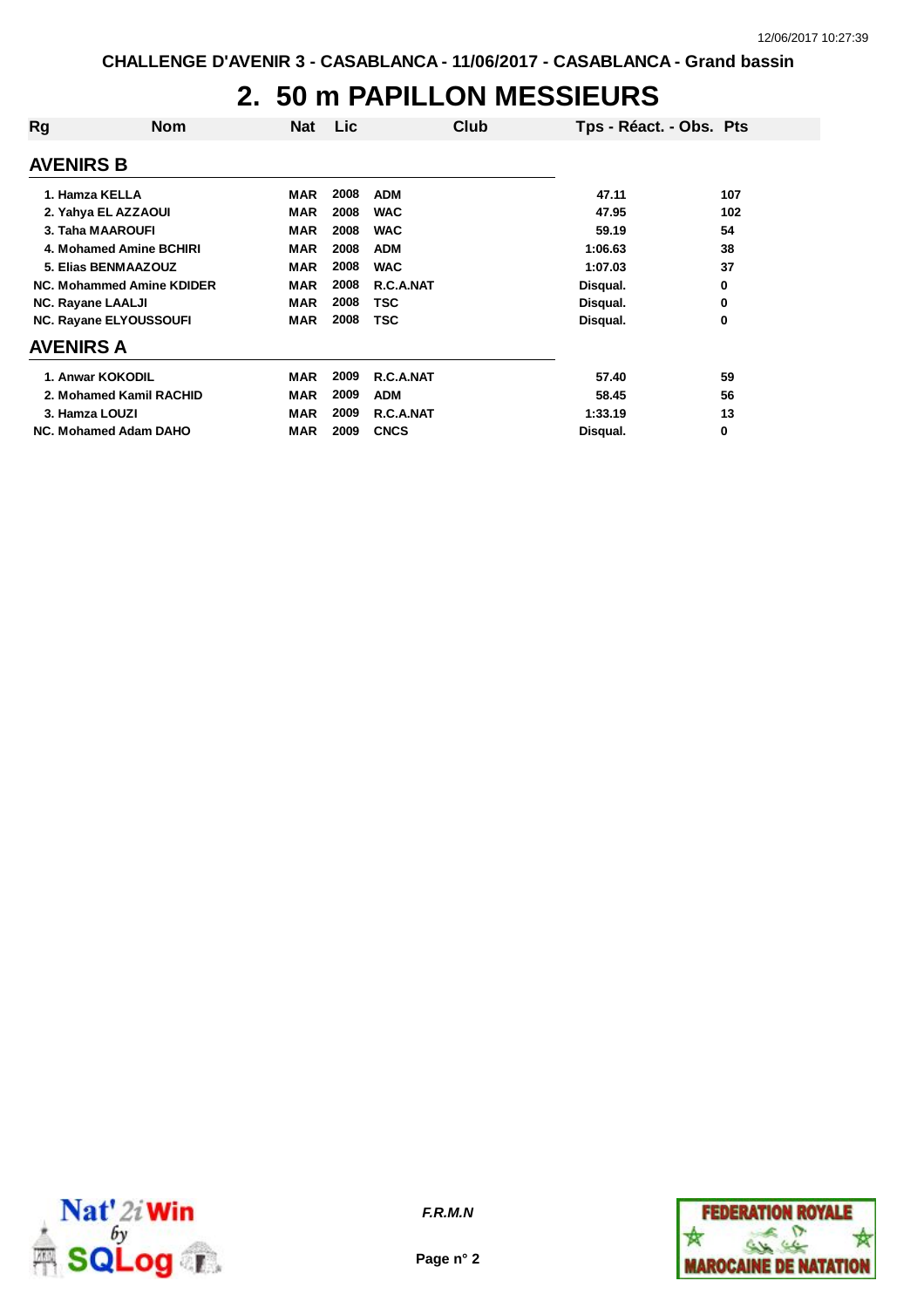# **3. 50 m DOS DAMES**

| Rg | <b>Nom</b>                         | <b>Nat</b> | Lic  |             | Club | Tps - Réact. - Obs. Pts |     |
|----|------------------------------------|------------|------|-------------|------|-------------------------|-----|
|    | <b>AVENIRS B</b>                   |            |      |             |      |                         |     |
|    | 1. Alaa AMIRI                      | MAR        | 2008 | <b>CNCS</b> |      | 46.45                   | 197 |
|    | 2. Oumnia RIDA                     | <b>MAR</b> | 2008 | <b>CNCS</b> |      | 46.59                   | 195 |
|    | 2. Zineb DEFAA                     | MAR        | 2008 | R.C.A.NAT   |      | 46.59                   | 195 |
|    | 4. Soraya EL GHOURARI              | <b>MAR</b> | 2008 | <b>CNCS</b> |      | 51.24                   | 147 |
|    | 5. Ghita BENHAMOU                  | <b>MAR</b> | 2008 | <b>CSE</b>  |      | 52.75                   | 135 |
|    | 6. Sofia MAKY                      | <b>MAR</b> | 2008 | <b>TSC</b>  |      | 54.34                   | 123 |
|    | 7. Meryem EL MANSAR                | <b>MAR</b> | 2008 | R.C.A.NAT   |      | 54.60                   | 121 |
|    | 8. Leila CHEDDADI                  | <b>MAR</b> | 2008 | <b>CNCS</b> |      | 57.00                   | 107 |
|    | 9. Sara LAANAYA                    | <b>MAR</b> | 2008 | <b>TSC</b>  |      | 57.01                   | 106 |
|    | 10. Marwa KOUNIA                   | <b>MAR</b> | 2008 | <b>CSE</b>  |      | 1:00.76                 | 88  |
|    | 11. Ahlam SIFOUED                  | <b>MAR</b> | 2008 | <b>CNCS</b> |      | 1:02.62                 | 80  |
|    | <b>12. Ghita MEDAGHRI ALAOUI</b>   | <b>MAR</b> | 2008 | <b>CNCS</b> |      | 1:03.84                 | 76  |
|    | 13. Meryem SORY                    | <b>MAR</b> | 2008 | <b>ADM</b>  |      | 1:03.98                 | 75  |
|    | 14. Salma ELMESKOURI               | MAR        | 2008 | <b>CNCS</b> |      | 1:10.17                 | 57  |
|    | 15. Sofia SAROUF                   | MAR        | 2008 | R.C.A.NAT   |      | 1:10.80                 | 55  |
|    | 16. Salma GRIMAL                   | MAR        | 2008 | <b>WAC</b>  |      | 1:13.14                 | 50  |
|    | 17. Riham OUSSI                    | MAR        | 2008 | <b>WAC</b>  |      | 1:13.40                 | 50  |
|    | 18. Nada BOUDLAL                   | MAR        | 2008 | <b>WAC</b>  |      | 1:17.66                 | 42  |
|    | <b>19. Yasmine BOUCHRIF</b>        | <b>MAR</b> | 2008 | R.C.A.NAT   |      | 1:21.38                 | 36  |
|    | 20. Alaa ABOURAZZOUK               | MAR        | 2008 | <b>CNCS</b> |      | 1:22.70                 | 35  |
|    | 21. Ines NAJAH                     | MAR        | 2008 | R.C.A.NAT   |      | 1:24.84                 | 32  |
|    | 22. Marwa RACHDY                   | MAR        | 2008 | <b>WAC</b>  |      | 1:26.43                 | 30  |
|    | <b>NC. Rihab SERTI</b>             | <b>MAR</b> | 2008 | <b>CCC</b>  |      | Frf n.d.                |     |
|    | <b>NC. Amira TEGMOUSSE</b>         | MAR        | 2008 | <b>CSE</b>  |      | Frf n.d.                |     |
|    | <b>NC. Ghita MOUSTAGHFIR</b>       | <b>MAR</b> | 2008 | R.C.A.NAT   |      | Frf n.d.                |     |
|    | <b>NC. Iman Charifa EL BACHIRI</b> | <b>MAR</b> | 2008 | <b>WAC</b>  |      | Frf n.d.                |     |
|    | <b>NC. Kenza BOUSLAMTI</b>         | <b>MAR</b> | 2008 | <b>TSC</b>  |      | Disqual.                | 0   |
|    | <b>NC. Dounia EL MOUNTABIH</b>     | MAR        | 2008 | <b>WAC</b>  |      | Disqual.                | 0   |
|    | AVENIRS A                          |            |      |             |      |                         |     |
|    | 1. Tiwinas BELHOCINE               | MAR        | 2009 | <b>WAC</b>  |      | 51.47                   | 145 |
|    | 2. Selma BELLALI                   | MAR        | 2009 | <b>CNCS</b> |      | 59.70                   | 93  |
|    | 3. Alae FENNICH                    | MAR        | 2009 | R.C.A.NAT   |      | 1:05.03                 | 72  |
|    | 4. Hiba ENNHAILI                   | MAR        | 2009 | <b>WAC</b>  |      | 1:05.90                 | 69  |
|    | 5. Basma BOUAKIL EL IDRISSI        | <b>MAR</b> | 2009 | <b>CNCS</b> |      | 1:07.16                 | 65  |
|    | 6. Ghita RIDA                      | MAR        | 2010 | <b>CNCS</b> |      | 1:11.81                 | 53  |
|    | 7. Yassmine AMAADOUR               | MAR        | 2009 | <b>WAC</b>  |      | 1:12.40                 | 52  |
|    | 8. Hajar KASSI                     | <b>MAR</b> | 2009 | <b>TSC</b>  |      | 1:15.15                 | 46  |
|    | 9. Kenza ABDALLAH                  | MAR        | 2009 | <b>WAC</b>  |      | 1:15.19                 | 46  |
|    | 10. Safaa ATIA                     | <b>MAR</b> | 2009 | <b>WAC</b>  |      | 1:17.72                 | 42  |
|    | 11. Fatimazahra BENJLIL            | <b>MAR</b> | 2009 | <b>CSE</b>  |      | 1:17.98                 | 41  |
|    | 12. Marwa BENLAANAYA               | <b>MAR</b> | 2009 | R.C.A.NAT   |      | 1:18.98                 | 40  |
|    | 13. Zineb SABIR                    | <b>MAR</b> | 2010 | <b>CNCS</b> |      | 1:22.03                 | 35  |
|    | 14. Arij OUALID                    | <b>MAR</b> | 2010 | R.C.A.NAT   |      | 1:24.91                 | 32  |
|    | <b>15. Hiba ELIDRISSI</b>          | MAR        | 2010 | WAC         |      | 1:26.74                 | 30  |
|    | 16. Yara BENSALAH                  | <b>MAR</b> | 2009 | <b>WAC</b>  |      | 1:27.26                 | 29  |
|    | 17. Farah KOKODIL                  | MAR        | 2010 | R.C.A.NAT   |      | 1:27.59                 | 29  |
|    | 18. Malak JEBRI                    | <b>MAR</b> | 2010 | R.C.A.NAT   |      | 1:29.88                 | 27  |
|    | 19. Hajar KERBOUCH                 | <b>MAR</b> | 2010 | R.C.A.NAT   |      | 1:37.09                 | 21  |
|    | 20. Malak HABBOUBI                 | <b>MAR</b> | 2010 | <b>CNCS</b> |      | 1:39.13                 | 20  |
|    | 21. Hiba KHALLAD                   | <b>MAR</b> | 2009 | <b>TSC</b>  |      | 58:30.00                | 0   |
|    | <b>NC. Aya ELHYANE</b>             | <b>MAR</b> | 2009 | <b>TSC</b>  |      | Frf n.d.                |     |
|    | <b>NC. Dania BELADEL</b>           | <b>MAR</b> | 2009 | <b>CNCS</b> |      | Frf n.d.                |     |
|    | <b>NC. Sara MSALLEK</b>            | MAR        | 2009 | <b>CSE</b>  |      | Frf n.d.                |     |
|    | <b>NC. Souha BELHOUJI</b>          | MAR        | 2009 | <b>TSC</b>  |      | Frf n.d.                |     |



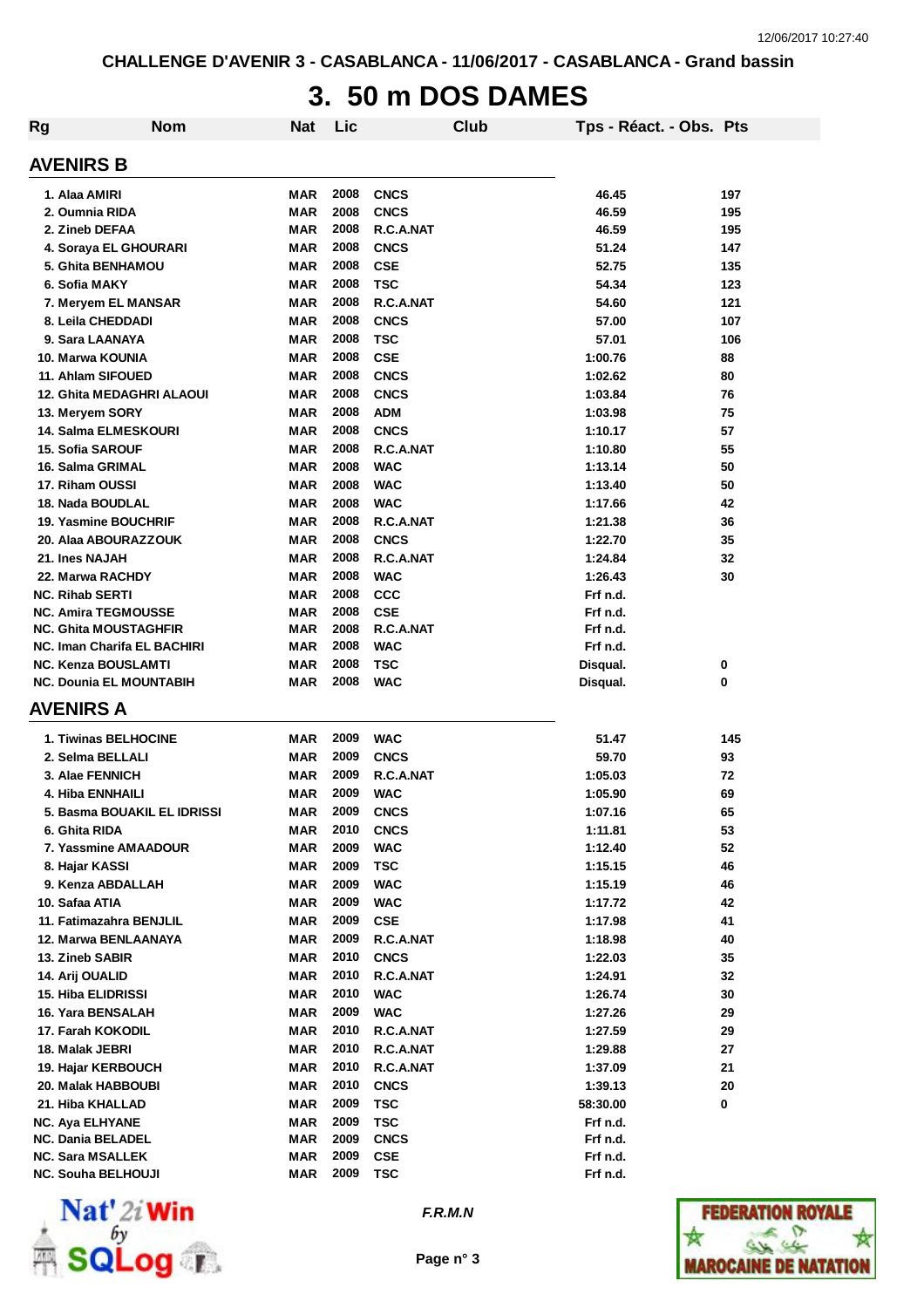# **3. 50 m DOS DAMES**

| Rg                         | <b>Nom</b> | Nat | <b>Lic</b> |                | Club | Tps - Réact. - Obs. Pts |   |
|----------------------------|------------|-----|------------|----------------|------|-------------------------|---|
| <b>AVENIRS A</b>           |            |     |            |                |      |                         |   |
| <b>NC. Racha ELBROUZI</b>  |            | MAR | 2010 TSC   |                |      | Frf n.d.                |   |
| <b>NC. Jannate FARESSE</b> |            | MAR |            | 2010 R.C.A.NAT |      | Disqual.                | 0 |
| <b>NC. Aya AICH</b>        |            | MAR |            | 2010 R.C.A.NAT |      | Disqual.                | 0 |
| <b>NC. Soundos ATYA</b>    |            | MAR | 2009       | TSC            |      | Disqual.                | 0 |



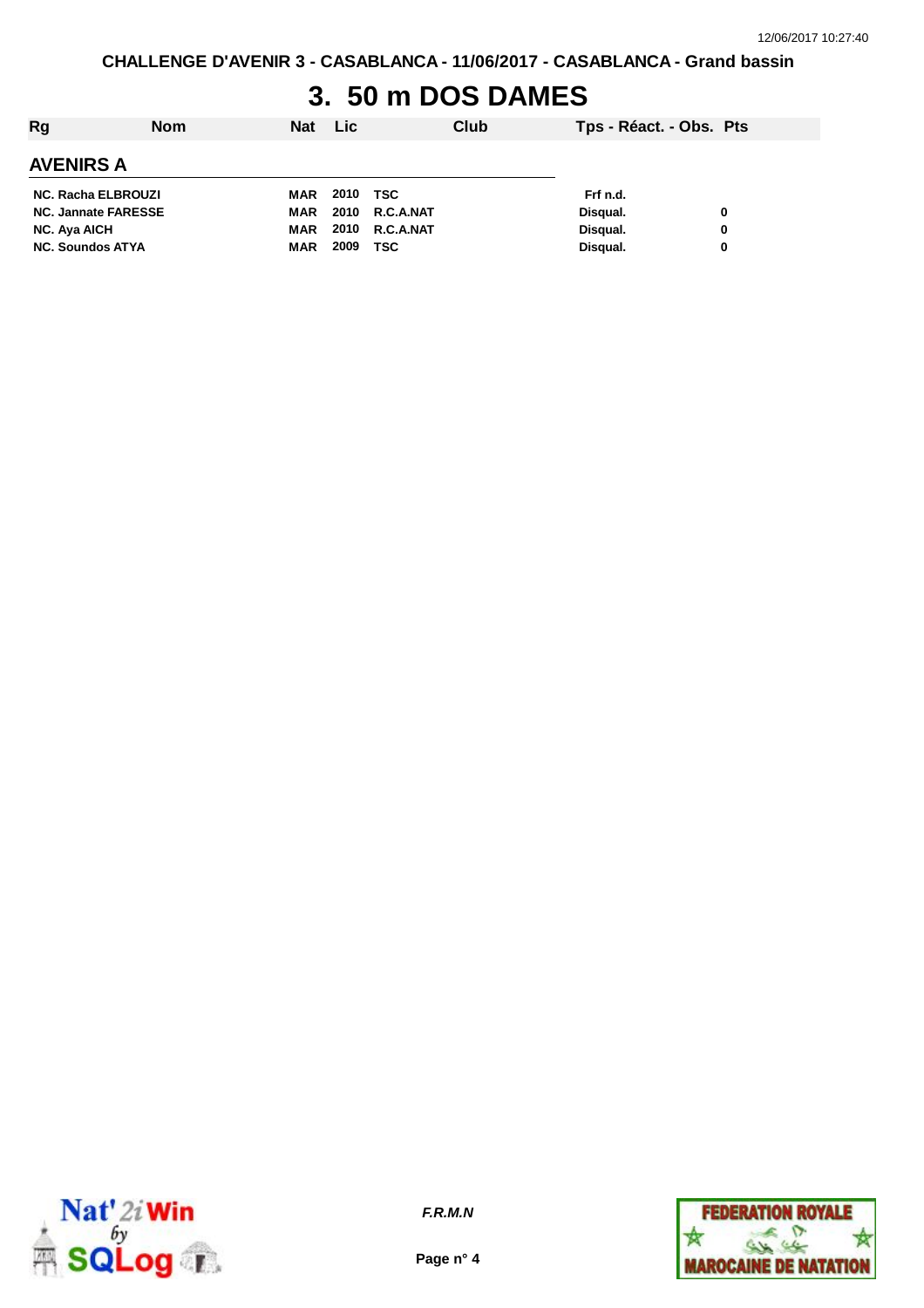### **4. 50 m DOS MESSIEURS**

| Rg                           | <b>Nom</b>                         | <b>Nat</b> | Lic  |              | <b>Club</b> | Tps - Réact. - Obs. Pts |     |
|------------------------------|------------------------------------|------------|------|--------------|-------------|-------------------------|-----|
| <b>AVENIRS B</b>             |                                    |            |      |              |             |                         |     |
|                              | 1. Mohamed Ayoub HAJOUANE          | MAR        | 2008 | R.C.A.NAT    |             | 44.25                   | 160 |
| 2. Yahya EL AZZAOUI          |                                    | MAR        | 2008 | <b>WAC</b>   |             | 45.01                   | 152 |
| 3. Ilyass ESSAYEH            |                                    | <b>MAR</b> | 2008 | <b>CNCS</b>  |             | 48.40                   | 122 |
| 4. Zakaria MAHASSINE         |                                    | <b>MAR</b> | 2008 | <b>ADM</b>   |             | 48.56                   | 121 |
|                              | 5. Abderrahmane LABHAIRI           | <b>MAR</b> | 2008 | <b>CNCS</b>  |             | 51.12                   | 104 |
| 6. Rayane AKIL               |                                    | MAR        | 2008 | <b>CSEJL</b> |             | 51.27                   | 103 |
| 7. Rayane EL MSIEH           |                                    | <b>MAR</b> | 2008 | <b>DHJ</b>   |             | 53.00                   | 93  |
| 8. Mehdi BYA                 |                                    | <b>MAR</b> | 2008 | <b>CNCS</b>  |             | 53.06                   | 93  |
| 9. Soultane HAMDI            |                                    | MAR        | 2008 | <b>WAC</b>   |             | 54.03                   | 88  |
| 10. Yahya TOUBELLA           |                                    | <b>MAR</b> | 2008 | <b>ADM</b>   |             | 56.51                   | 77  |
|                              | 11. Mohamed Soultane ZAKARIA       | <b>MAR</b> | 2008 | <b>TSC</b>   |             | 56.57                   | 76  |
| 12. Reda SELLEK              |                                    | <b>MAR</b> | 2008 | <b>CNCS</b>  |             | 57.05                   | 74  |
| 13. Rayane LAALJI            |                                    | <b>MAR</b> | 2008 | <b>TSC</b>   |             | 59.12                   | 67  |
| 14. Abdallah OUADDI          |                                    | <b>MAR</b> | 2008 | <b>WAC</b>   |             | 1:00.41                 | 63  |
| 15. Adam DAALOUS             |                                    | <b>MAR</b> | 2008 | <b>CNCS</b>  |             | 1:00.72                 | 62  |
|                              | 16. Karim Marwane ZEKRI            | <b>MAR</b> | 2008 | <b>WAC</b>   |             | 1:01.48                 | 59  |
| 17. Riad ZOUBAIDI            |                                    | <b>MAR</b> | 2008 | <b>ADM</b>   |             | 1:01.97                 | 58  |
|                              | 18. Abdassalam ELALLOUCHI          | <b>MAR</b> | 2008 | <b>WAC</b>   |             | 1:06.25                 | 47  |
| 19. Yasser WADI              |                                    | <b>MAR</b> | 2008 | <b>CSE</b>   |             | 1:07.73                 | 44  |
| 20. Mohamed TOURI            |                                    | <b>MAR</b> | 2008 | <b>ADM</b>   |             | 1:08.53                 | 43  |
|                              | 21. Boubker KHARBOUCH              | MAR        | 2008 | <b>WAC</b>   |             | 1:11.45                 | 38  |
| 22. Adam LARAKI              |                                    | <b>MAR</b> | 2008 | <b>ADM</b>   |             | 1:11.62                 | 37  |
| 23. Achraf MEZDAGAT          |                                    | <b>MAR</b> | 2008 | <b>ADM</b>   |             | 1:12.09                 | 37  |
|                              | 24. Rayane ELYOUSSOUFI             | <b>MAR</b> | 2008 | <b>TSC</b>   |             | 1:13.15                 | 35  |
| 25. Hamza MALKA              |                                    | MAR        | 2008 | <b>ADM</b>   |             | 1:13.47                 | 35  |
| <b>26. Ali BEN ABDELJLIL</b> |                                    | MAR        | 2008 | <b>ADM</b>   |             | 1:14.33                 | 33  |
| 27. Taha NOURI               |                                    | MAR        | 2008 | <b>WAC</b>   |             | 1:14.54                 | 33  |
| <b>NC. Adam FRIKECH</b>      |                                    | MAR        | 2008 | <b>CNCS</b>  |             | Frf n.d.                |     |
| <b>NC. Marwane NAJID</b>     |                                    | MAR        | 2008 | <b>CSE</b>   |             | Frf n.d.                |     |
| <b>NC. Adnane OUTHMAN</b>    |                                    | MAR        | 2008 | <b>ADM</b>   |             | Disqual.                | 0   |
| <b>AVENIRS A</b>             |                                    |            |      |              |             |                         |     |
| 1. Yasser EZZIDI             |                                    | MAR        | 2009 | R.C.A.NAT    |             | 44.22                   | 160 |
|                              | 2. Abdullah Taher SERHIR           | MAR        | 2009 | <b>CNCS</b>  |             | 50.85                   | 105 |
| 3. Adam ZOUHAIRI             |                                    | MAR        | 2009 | <b>DHJ</b>   |             | 56.05                   | 78  |
| 4. Salim KHOUDRI             |                                    | MAR        | 2009 | <b>CCC</b>   |             | 56.69                   | 76  |
| 5. Yasser OUAKSSIM           |                                    | MAR        | 2009 | <b>WAC</b>   |             | 1:02.16                 | 57  |
|                              | 6. Mohammed Ziad KETTANI           | <b>MAR</b> | 2009 | <b>DHJ</b>   |             | 1:03.84                 | 53  |
| 7. Adam ELMESKINI            |                                    | <b>MAR</b> | 2009 | <b>CNCS</b>  |             | 1:04.22                 | 52  |
| 8. Yahya RADELLAH            |                                    | <b>MAR</b> | 2010 | <b>CNCS</b>  |             | 1:04.59                 | 51  |
| 9. Ghali LAKRADI             |                                    | MAR        | 2009 | <b>TSC</b>   |             | 1:05.77                 | 48  |
|                              | <b>10. Ayoyb CHBIHI EL WAHOUDI</b> | <b>MAR</b> | 2009 | <b>WAC</b>   |             | 1:06.50                 | 47  |
| 11. Ryad Yahia M'GHARI       |                                    | MAR        | 2010 | <b>DHJ</b>   |             | 1:08.42                 | 43  |
|                              | 12. Mohamed Ilyas NACHIT           | <b>MAR</b> | 2009 | <b>ADM</b>   |             | 1:13.91                 | 34  |
| 13. Rayane KADADA            |                                    | MAR        | 2010 | <b>CNCS</b>  |             | 1:15.52                 | 32  |
|                              | 14. Mohamed Amir NOUARA            | MAR        | 2010 | <b>ADM</b>   |             | 1:16.56                 | 30  |
| 15. Rayane STATI             |                                    | MAR        | 2010 | <b>ADM</b>   |             | 1:16.83                 | 30  |
|                              | <b>16. Mohamed EN NAAMANI</b>      | MAR        | 2009 | <b>CSE</b>   |             | 1:16.86                 | 30  |
| 17. Jad BENNIS               |                                    | MAR        | 2009 | <b>WAC</b>   |             | 1:17.69                 | 29  |
| 18. Hamza LOUZI              |                                    | <b>MAR</b> | 2009 | R.C.A.NAT    |             | 1:18.63                 | 28  |
| 19. Karim OUNASER            |                                    | <b>MAR</b> | 2009 | R.C.A.NAT    |             | 1:19.21                 | 27  |
| 20. Abdellah ZOUHAIR         |                                    | <b>MAR</b> | 2010 | R.C.A.NAT    |             | 1:19.77                 | 27  |
| 21. Adam BCHIRI              |                                    | MAR        | 2010 | <b>ADM</b>   |             | 1:20.06                 | 27  |
|                              | 22. Mohammed Amine BENNASRI        | MAR        | 2009 | <b>WAC</b>   |             | 1:21.46                 | 25  |
|                              | 23. Mohamed Taha SENTISSI          | MAR        | 2010 | <b>WAC</b>   |             | 1:23.55                 | 23  |



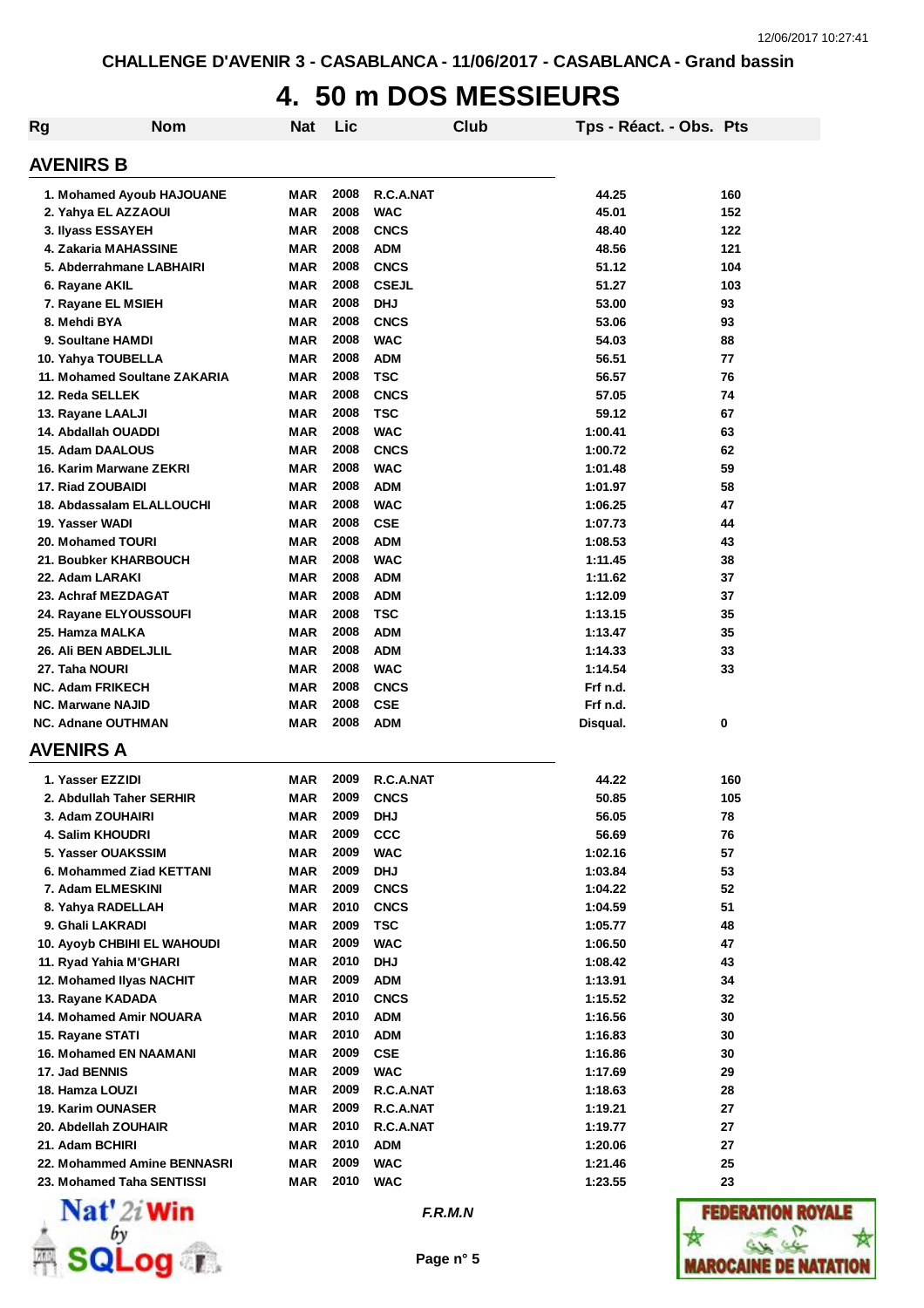### **4. 50 m DOS MESSIEURS**

| Rg                                  | <b>Nom</b>                     | <b>Nat</b> | <b>Lic</b> |             | Club | Tps - Réact. - Obs. Pts |    |
|-------------------------------------|--------------------------------|------------|------------|-------------|------|-------------------------|----|
| <b>AVENIRS A</b>                    |                                |            |            |             |      |                         |    |
| 24. Khalil BELAAZIZE                |                                | MAR        | 2009       | R.C.A.NAT   |      | 1:28.48                 | 20 |
| 25. Nael BOURAHLA                   |                                | MAR        | 2010       | <b>WAC</b>  |      | 1:38.92                 | 14 |
|                                     | 26. Mohammed EL BOURNI DRIOUAK | <b>MAR</b> | 2010       | <b>WAC</b>  |      | 1:42.61                 | 12 |
| 27. Mohamed Reda NAJAH              |                                | <b>MAR</b> | 2010       | R.C.A.NAT   |      | 1:47.38                 | 11 |
| 28. Achraf MOUJAHID                 |                                | <b>MAR</b> | 2009       | R.C.A.NAT   |      | 2:06.81                 | 6  |
| <b>NC. Anas ALAOUI BALGHITI</b>     |                                | MAR        | 2009       | <b>ADM</b>  |      | Frf n.d.                |    |
| <b>NC. Mohamed Amine BACHI</b>      |                                | MAR        | 2009       | TSC         |      | Frf n.d.                |    |
| <b>NC. Walid GOUMARI</b>            |                                | <b>MAR</b> | 2009       | <b>CNCS</b> |      | Disqual.                | 0  |
| <b>NC. Mohamed Amine ELOUAHMANI</b> |                                | <b>MAR</b> | 2010       | <b>CSE</b>  |      | Disqual.                | 0  |
| NC. Abderrahmane NOUZA LAZHARI      |                                | MAR        | 2009       | R.C.A.NAT   |      | Disqual.                | 0  |
| <b>NC. Elmehdi BOUAYADI</b>         |                                | MAR        | 2009       | TSC         |      | Disqual.                | 0  |



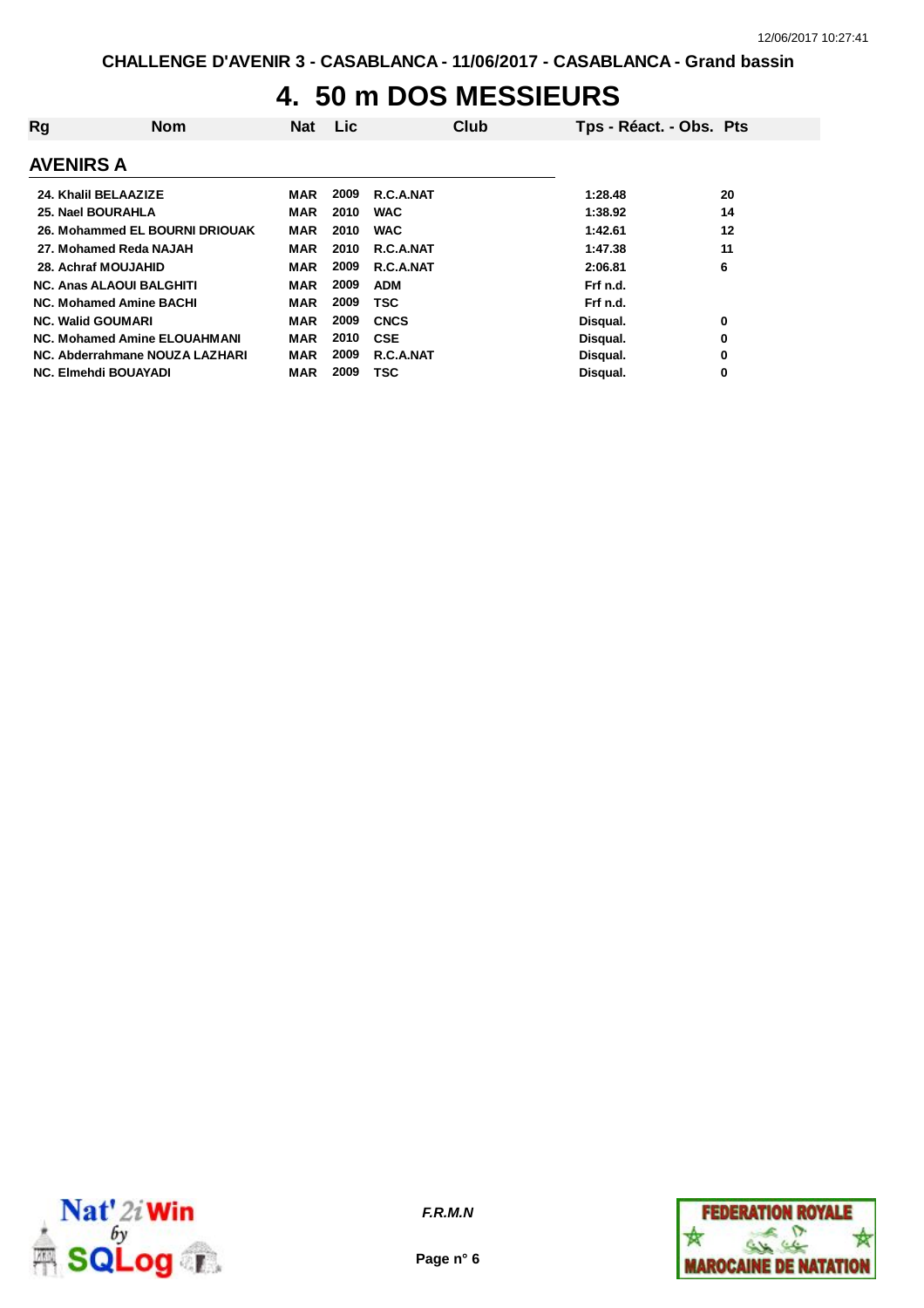### **5. 50 m BRASSE DAMES**

| <b>Rg</b> | <b>Nom</b>                         | <b>Nat</b> | Lic  | <b>Club</b>  | Tps - Réact. - Obs. Pts |     |
|-----------|------------------------------------|------------|------|--------------|-------------------------|-----|
|           | <b>AVENIRS B</b>                   |            |      |              |                         |     |
|           | 1. Basma JALAL                     | <b>MAR</b> | 2008 | R.C.A.NAT    | 53.21                   | 176 |
|           | 2. Diaa BAHI                       | <b>MAR</b> | 2008 | R.C.A.NAT    | 53.70                   | 171 |
|           | 3. Meryem EL MANSAR                | <b>MAR</b> | 2008 | R.C.A.NAT    | 57.84                   | 137 |
|           | 4. Ghita Tassnim NAOUM             | <b>MAR</b> | 2008 | <b>CNCS</b>  | 59.13                   | 128 |
|           | 5. Imane RAJI                      | <b>MAR</b> | 2008 | R.C.A.NAT    | 59.76                   | 124 |
|           | 6. Alae NOUINI                     | <b>MAR</b> | 2008 | <b>CSEJL</b> | 1:05.32                 | 95  |
|           | 7. Nada SABBAGH                    | <b>MAR</b> | 2008 | <b>ADM</b>   | 1:10.91                 | 74  |
|           | 8. Khadija AITZOULET               | <b>MAR</b> | 2008 | <b>CSEJL</b> | 1:10.97                 | 74  |
|           | 9. Hiba SAID EL MASSAOUDI          | <b>MAR</b> | 2008 | <b>CSE</b>   | 1:13.60                 | 66  |
|           | 10. Malak BARAKAT                  | <b>MAR</b> | 2008 | <b>ADM</b>   | 1:19.96                 | 51  |
|           | 11. Islam NADIF                    | <b>MAR</b> | 2008 | <b>ADM</b>   | 1:21.22                 | 49  |
|           | 12. Meryem MOUJI                   | <b>MAR</b> | 2008 | R.C.A.NAT    | 1:23.90                 | 44  |
|           | <b>NC. Malak DINOURI</b>           | <b>MAR</b> | 2008 | R.C.A.NAT    | Frf n.d.                |     |
|           | NC. Samia Khadija SEKHRA           | <b>MAR</b> | 2008 | <b>ADM</b>   | Disqual.                | 0   |
|           | <b>NC. Sara BENBRAHIM</b>          | <b>MAR</b> | 2008 | <b>CSE</b>   | Disqual.                | 0   |
|           | <b>AVENIRS A</b>                   |            |      |              |                         |     |
|           | 1. Lina EL MSIEH                   | <b>MAR</b> | 2009 | <b>DHJ</b>   | 1:01.04                 | 116 |
|           | 2. Roaya MAHLI                     | <b>MAR</b> | 2009 | R.C.A.NAT    | 1:06.32                 | 91  |
|           | 3. Aya FENNICH                     | <b>MAR</b> | 2009 | R.C.A.NAT    | 1:11.44                 | 72  |
|           | 4. Ines TAOUFIK                    | <b>MAR</b> | 2010 | R.C.A.NAT    | 1:12.46                 | 69  |
|           | 5. Marwa BENLAANAYA                | <b>MAR</b> | 2009 | R.C.A.NAT    | 1:12.74                 | 69  |
|           | 6. Fatima Zahra GHILANE EL HASSANI | MAR        | 2010 | R.C.A.NAT    | 1:15.61                 | 61  |
|           | 7. Farah KOKODIL                   | <b>MAR</b> | 2010 | R.C.A.NAT    | 1:16.26                 | 59  |
|           | 8. Yasmine ADERRAB                 | <b>MAR</b> | 2010 | R.C.A.NAT    | 1:18.28                 | 55  |
|           | 9. Fatimazahra DOUHA               | <b>MAR</b> | 2010 | R.C.A.NAT    | 1:21.25                 | 49  |
|           | 10. Ghita SLIM                     | <b>MAR</b> | 2009 | R.C.A.NAT    | 1:22.63                 | 47  |
|           | 11. Fatimazahra RIDHI              | <b>MAR</b> | 2009 | R.C.A.NAT    | 1:27.00                 | 40  |
|           | <b>NC. Yasmine TEMMAR</b>          | <b>MAR</b> | 2010 | <b>ADM</b>   | Frf n.d.                |     |
|           | <b>NC. Aicha CHAHID</b>            | <b>MAR</b> | 2009 | <b>ADM</b>   | Disqual.                | 0   |
|           | <b>NC. Lina MAAROUFI</b>           | <b>MAR</b> | 2010 | <b>WAC</b>   | Disqual.                | 0   |



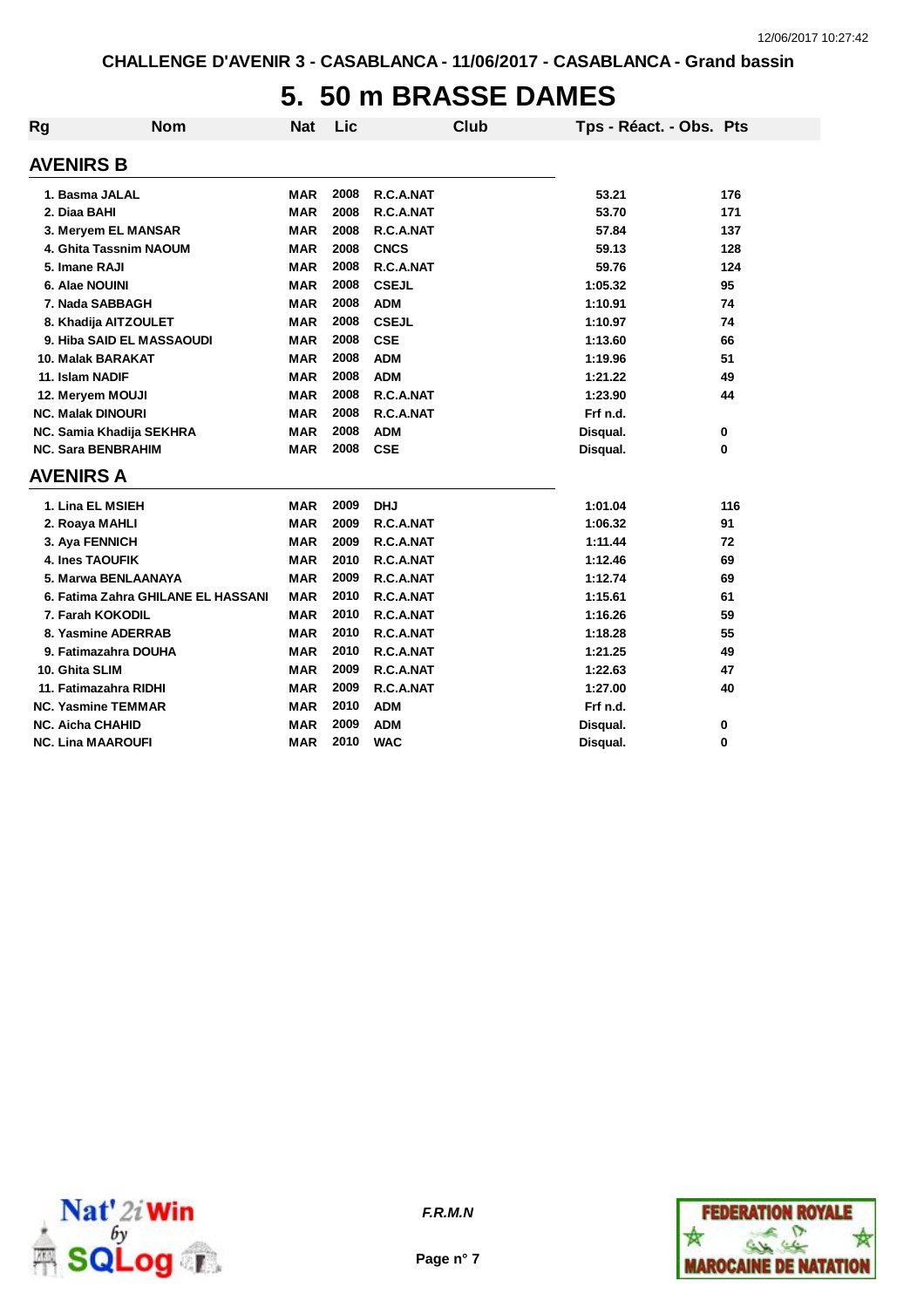# **6. 50 m BRASSE MESSIEURS**

| Rg                       | <b>Nom</b>                      | <b>Nat</b> | Lic  | <b>Club</b>  | Tps - Réact. - Obs. Pts |     |
|--------------------------|---------------------------------|------------|------|--------------|-------------------------|-----|
| <b>AVENIRS B</b>         |                                 |            |      |              |                         |     |
|                          | 1. Ilyass ESSAYEH               | <b>MAR</b> | 2008 | <b>CNCS</b>  | 48.50                   | 166 |
|                          | 2. Ahmed Arrayane EDDARI        | <b>MAR</b> | 2008 | R.C.A.NAT    | 51.86                   | 136 |
|                          | 3. Mohammed Rayane LYAMANI      | <b>MAR</b> | 2008 | <b>WAC</b>   | 52.17                   | 133 |
|                          | 4. Mohammed Amine KDIDER        | <b>MAR</b> | 2008 | R.C.A.NAT    | 56.29                   | 106 |
|                          | 4. Yassine BOUCHTI              | <b>MAR</b> | 2008 | <b>WAC</b>   | 56.29                   | 106 |
|                          | 6. Abdellah SAOUT EL HAK        | <b>MAR</b> | 2008 | <b>CNCS</b>  | 58.77                   | 93  |
| 7. Rayane AKIL           |                                 | <b>MAR</b> | 2008 | <b>CSEJL</b> | 59.64                   | 89  |
|                          | 8. Omar BENLAANAYA              | <b>MAR</b> | 2008 | R.C.A.NAT    | 1:05.46                 | 67  |
|                          | 9. Hamza BELMOUADDINE           | <b>MAR</b> | 2008 | R.C.A.NAT    | 1:06.70                 | 63  |
| 10. Zakaria KASMI        |                                 | <b>MAR</b> | 2008 | R.C.A.NAT    | 1:15.28                 | 44  |
|                          | <b>NC. Othmane FARDOUSSI</b>    | <b>MAR</b> | 2008 | <b>ADM</b>   | Frf n.d.                |     |
|                          | <b>NC. Ayoub ESSADIQI</b>       | <b>MAR</b> | 2008 | <b>ADM</b>   | Disqual.                | 0   |
| <b>NC. Omar KORAIT</b>   |                                 | <b>MAR</b> | 2008 | <b>ADM</b>   | Disqual.                | 0   |
| <b>AVENIRS A</b>         |                                 |            |      |              |                         |     |
| 1. Yasser EZZIDI         |                                 | <b>MAR</b> | 2009 | R.C.A.NAT    | 53.41                   | 124 |
|                          | 2. Mohammed ESSADEQ             | <b>MAR</b> | 2009 | <b>CNCS</b>  | 56.48                   | 105 |
|                          | 3. Ahmed Ali NAMLY              | <b>MAR</b> | 2010 | <b>CNCS</b>  | 1:00.34                 | 86  |
|                          | 4. Mohamed Adam DAHO            | <b>MAR</b> | 2009 | <b>CNCS</b>  | 1:03.19                 | 75  |
|                          | 5. Ahmed Yassine AFRIAD         | <b>MAR</b> | 2009 | <b>CSE</b>   | 1:07.50                 | 61  |
|                          | <b>NC. Ayoub KHOURCHECH</b>     | <b>MAR</b> | 2009 | <b>CCC</b>   | Frf n.d.                |     |
|                          | <b>NC. Anas ALAOUI BALGHITI</b> | <b>MAR</b> | 2009 | <b>ADM</b>   | Frf n.d.                |     |
|                          | <b>NC. Mohamed Taha CHAHI</b>   | <b>MAR</b> | 2010 | R.C.A.NAT    | Frf n.d.                |     |
| <b>NC. Yahya SARS</b>    |                                 | <b>MAR</b> | 2009 | <b>ADM</b>   | Disqual.                | 0   |
| NC. Yahya AKKAR          |                                 | <b>MAR</b> | 2010 | <b>ADM</b>   | Disqual.                | 0   |
|                          | <b>NC. Mohamed Rayane WAHAB</b> | <b>MAR</b> | 2010 | <b>CSEJL</b> | Disqual.                | 0   |
| <b>NC. Ilyas CASTERS</b> |                                 | <b>MAR</b> | 2009 | R.C.A.NAT    | Disqual.                | 0   |



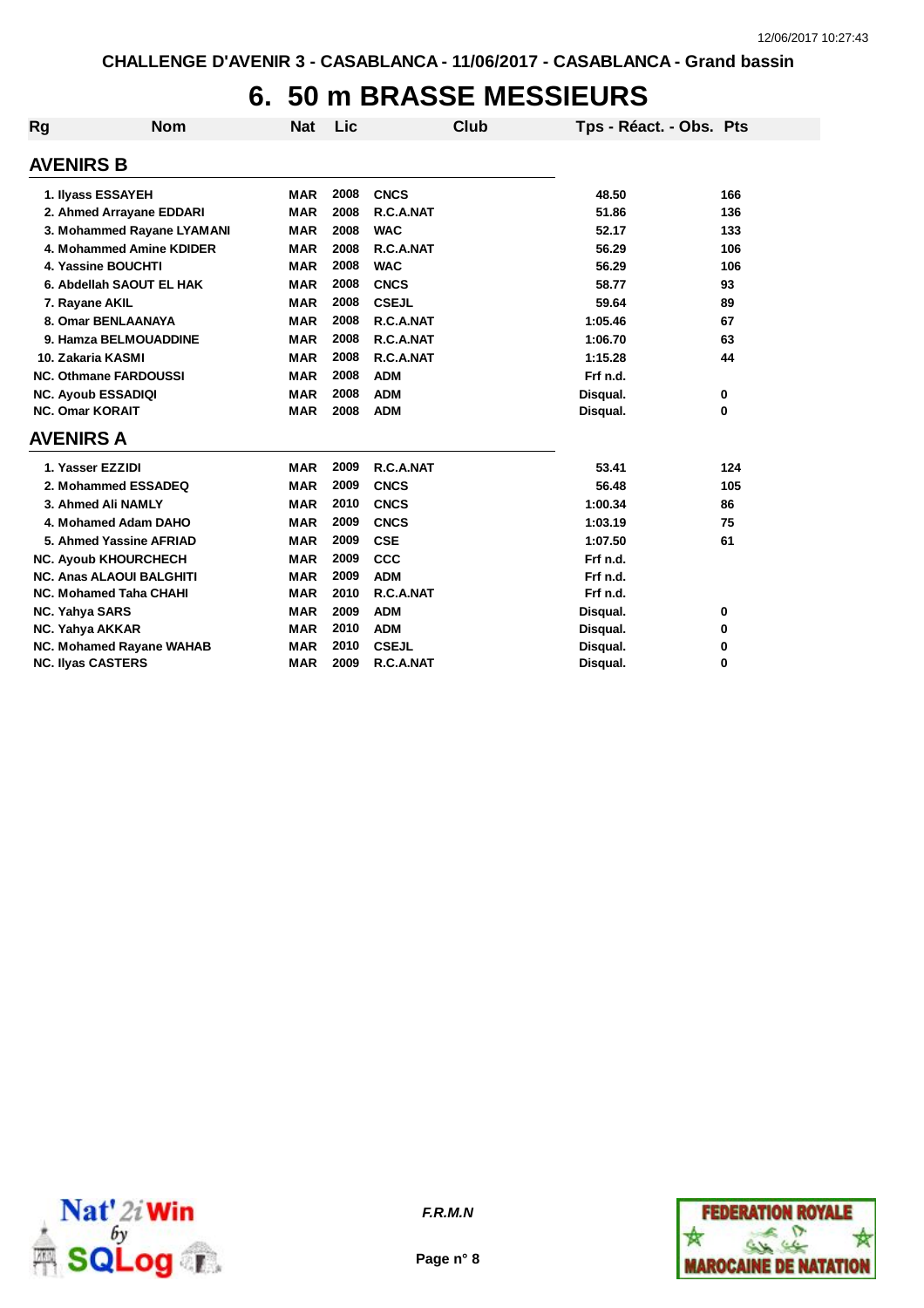### **7. 50 m NAGE LIBRE DAMES**

| Rg                                                 | <b>Nom</b> | <b>Nat</b>               | Lic          |                           | Club | Tps - Réact. - Obs. Pts |     |
|----------------------------------------------------|------------|--------------------------|--------------|---------------------------|------|-------------------------|-----|
|                                                    |            |                          |              |                           |      |                         |     |
| <b>AVENIRS B</b>                                   |            |                          |              |                           |      |                         |     |
| 1. Meriem NACHAT                                   |            | MAR                      | 2008         | <b>WAC</b>                |      | 37.63                   | 250 |
| 2. Oumnia RIDA                                     |            | <b>MAR</b>               | 2008         | <b>CNCS</b>               |      | 39.63                   | 214 |
| 3. Alaa AMIRI                                      |            | <b>MAR</b>               | 2008         | <b>CNCS</b>               |      | 40.13                   | 206 |
| 4. Basma JALAL                                     |            | <b>MAR</b>               | 2008         | R.C.A.NAT                 |      | 41.78                   | 183 |
| 5. Zineb DEFAA                                     |            | <b>MAR</b>               | 2008         | R.C.A.NAT                 |      | 41.93                   | 181 |
| 6. Soraya EL GHOURARI                              |            | <b>MAR</b>               | 2008         | <b>CNCS</b>               |      | 43.69                   | 160 |
| 7. Sofia MAKY                                      |            | <b>MAR</b>               | 2008         | <b>TSC</b>                |      | 43.73                   | 159 |
| 8. Ghita BENHAMOU                                  |            | <b>MAR</b>               | 2008         | <b>CSE</b>                |      | 43.81                   | 158 |
| 9. Diaa BAHI                                       |            | <b>MAR</b>               | 2008         | R.C.A.NAT                 |      | 44.13                   | 155 |
| 10. Ghita Tassnim NAOUM                            |            | <b>MAR</b>               | 2008         | <b>CNCS</b>               |      | 44.80                   | 148 |
| 11. Leila CHEDDADI                                 |            | <b>MAR</b>               | 2008         | <b>CNCS</b>               |      | 45.75                   | 139 |
| 12. Alae NOUINI                                    |            | <b>MAR</b>               | 2008         | <b>CSEJL</b>              |      | 46.30                   | 134 |
| 13. Sara LAANAYA                                   |            | <b>MAR</b>               | 2008         | <b>TSC</b>                |      | 47.05                   | 128 |
| 14. Imane RAJI                                     |            | <b>MAR</b>               | 2008         | R.C.A.NAT                 |      | 48.28                   | 118 |
| 15. Nada SABBAGH                                   |            | <b>MAR</b>               | 2008         | <b>ADM</b>                |      | 48.61                   | 116 |
| <b>16. Ghita MEDAGHRI ALAOUI</b>                   |            | <b>MAR</b>               | 2008         | <b>CNCS</b>               |      | 50.05                   | 106 |
| 17. Safia LEGZOULI                                 |            | <b>MAR</b>               | 2008         | <b>CNCS</b>               |      | 52.15                   | 94  |
| 18. Dounia EL MOUNTABIH                            |            | <b>MAR</b>               | 2008         | <b>WAC</b>                |      | 53.66                   | 86  |
| 19. Marwa KOUNIA                                   |            | <b>MAR</b>               | 2008         | <b>CSE</b>                |      | 53.78                   | 85  |
| 20. Hiba SAID EL MASSAOUDI                         |            | <b>MAR</b>               | 2008         | <b>CSE</b>                |      | 56.06                   | 75  |
| 21. Sara BENBRAHIM                                 |            | <b>MAR</b>               | 2008         | <b>CSE</b>                |      | 56.10                   | 75  |
| 22. Meryem SORY                                    |            | <b>MAR</b>               | 2008         | <b>ADM</b>                |      | 57.02                   | 72  |
| 23. Noha BARRY                                     |            | <b>MAR</b>               | 2008         | <b>CNCS</b>               |      | 57.28                   | 71  |
| 24. Islam NADIF                                    |            | <b>MAR</b>               | 2008         | <b>ADM</b>                |      | 57.97                   | 68  |
| 25. Salma GRIMAL                                   |            | <b>MAR</b>               | 2008         | <b>WAC</b>                |      | 59.02                   | 65  |
| 26. Sofia SAROUF                                   |            | <b>MAR</b>               | 2008         | R.C.A.NAT                 |      | 1:00.23                 | 61  |
| 27. Khadija AITZOULET                              |            | MAR                      | 2008         | <b>CSEJL</b>              |      | 1:00.59                 | 60  |
| 28. Samia Khadija SEKHRA                           |            | MAR                      | 2008         | <b>ADM</b>                |      | 1:00.94                 | 59  |
| 29. Meryem MOUJI                                   |            | MAR                      | 2008         | R.C.A.NAT                 |      | 1:04.50                 | 49  |
| 30. Khadija AMGHAR                                 |            | <b>MAR</b>               | 2008         | <b>CNCS</b>               |      | 1:05.15                 | 48  |
| 31. Malak BARAKAT                                  |            | <b>MAR</b>               | 2008         | <b>ADM</b>                |      | 1:05.17                 | 48  |
| 32. Riham OUSSI                                    |            | MAR                      | 2008         | <b>WAC</b>                |      | 1:05.88                 | 46  |
| 33. Marwa RACHDY                                   |            | <b>MAR</b>               | 2008         | <b>WAC</b>                |      | 1:05.90                 | 46  |
| 34. Yasmine BOUCHRIF                               |            | MAR                      | 2008         | R.C.A.NAT                 |      | 1:06.38                 | 45  |
| 35. Salma ELMESKOURI                               |            | <b>MAR</b>               | 2008         | <b>CNCS</b>               |      | 1:07.20                 | 44  |
| 36. Nada BOUDLAL                                   |            | MAR                      | 2008         | <b>WAC</b>                |      | 1:10.79                 | 37  |
| 37. Chahd EL GOUSSI                                |            | <b>MAR</b>               | 2008         | <b>TSC</b>                |      | 1:12.22                 | 35  |
| 38. Assia NAOM                                     |            | MAR                      | 2008         | <b>CNCS</b>               |      | 1:14.99                 | 31  |
| 39. Ines NAJAH                                     |            | MAR                      | 2008         | R.C.A.NAT                 |      | 1:17.06                 | 29  |
| 40. Imane AIT LIMAME                               |            | <b>MAR</b>               | 2008         | <b>CNCS</b>               |      | 1:34.49                 | 15  |
| <b>NC. Rihab SERTI</b>                             |            | <b>MAR</b>               | 2008<br>2008 | <b>CCC</b>                |      | Frf n.d.                |     |
| <b>NC. Myriam SEBBAR</b><br><b>NC. Aya SARHANE</b> |            | <b>MAR</b><br><b>MAR</b> | 2008         | <b>TSC</b><br><b>CNCS</b> |      | Frf n.d.<br>Frf n.d.    |     |
| <b>NC. Amira TEGMOUSSE</b>                         |            | MAR                      | 2008         | <b>CSE</b>                |      | Frf n.d.                |     |
| <b>NC. Malak DINOURI</b>                           |            | MAR                      | 2008         | R.C.A.NAT                 |      | Frf n.d.                |     |
| <b>NC. Ghita MOUSTAGHFIR</b>                       |            | MAR                      | 2008         | R.C.A.NAT                 |      | Frf n.d.                |     |
| <b>NC. Nada IBOURK</b>                             |            | MAR                      | 2008         | TSC                       |      | Frf n.d.                |     |
| NC. Iman Charifa EL BACHIRI                        |            | MAR                      | 2008         | <b>WAC</b>                |      | Frf n.d.                |     |
| <b>NC. Rim LABYAD</b>                              |            | <b>MAR</b>               | 2008         | <b>CSE</b>                |      | Disqual.                | 0   |
| <b>NC. Kenza BOUSLAMTI</b>                         |            | <b>MAR</b>               | 2008         | <b>TSC</b>                |      | Disqual.                | 0   |
| <b>NC. Malak TAHIRI</b>                            |            | MAR                      | 2008         | TSC                       |      | Disqual.                | 0   |
| AVENIRS A                                          |            |                          |              |                           |      |                         |     |
| 1 Tiwings REI HOCINE                               |            |                          | MAP 2009 WAC |                           |      | 11 G2                   | 150 |

| 1. Tiwinas BELHOCINE | <b>MAR</b> | 2009 | <b>WAC</b> | 44.63 | 150 |
|----------------------|------------|------|------------|-------|-----|
| 2. Hiba KHALLAD      | <b>MAR</b> | 2009 | <b>TSC</b> | 45.47 | 142 |



*F.R.M.N*

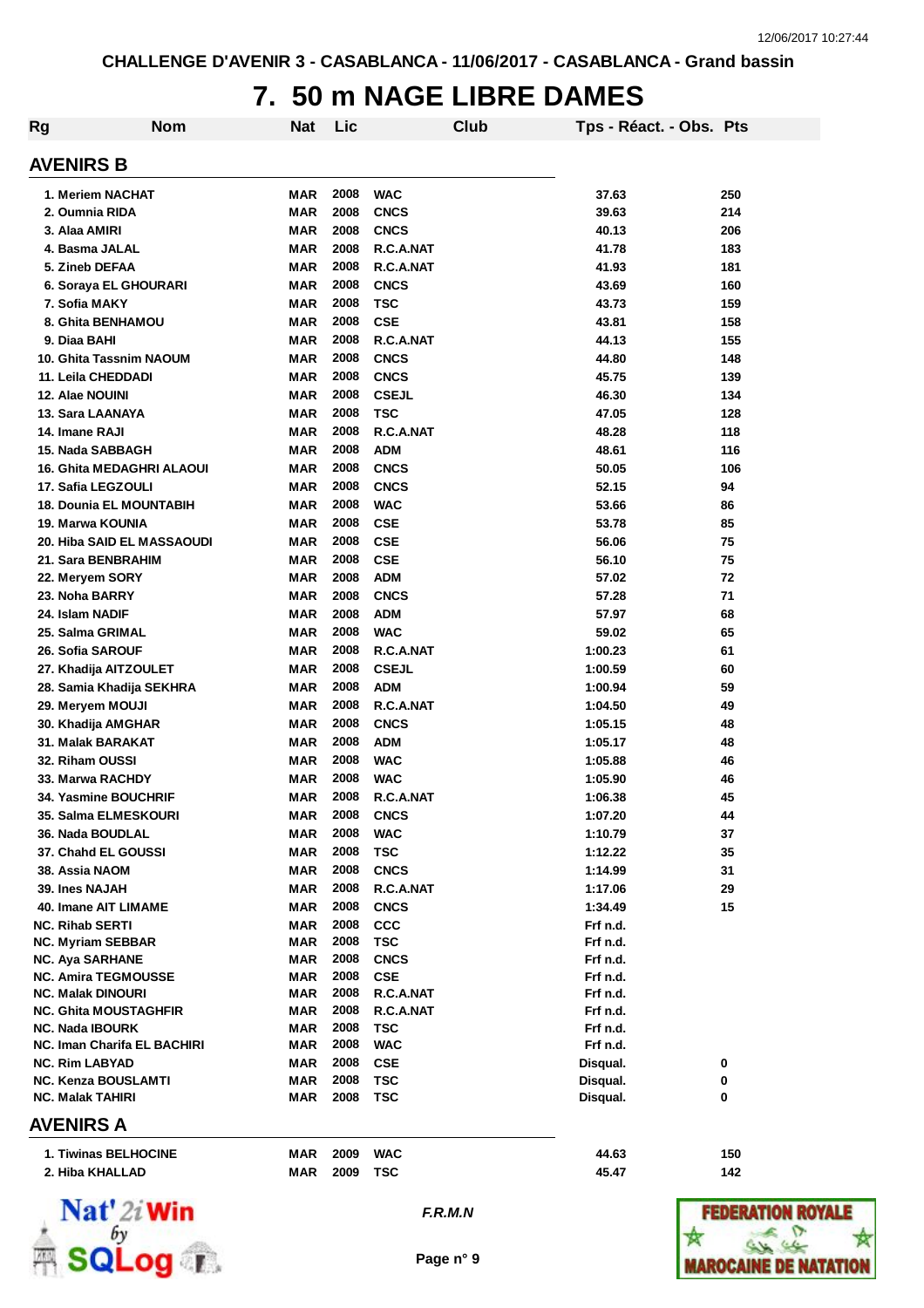# **7. 50 m NAGE LIBRE DAMES**

| Rg | <b>Nom</b>                          | <b>Nat</b> | Lic  |             | Club | Tps - Réact. - Obs. Pts |     |
|----|-------------------------------------|------------|------|-------------|------|-------------------------|-----|
|    | <b>AVENIRS A</b>                    |            |      |             |      |                         |     |
|    | 3. Lina EL MSIEH                    | <b>MAR</b> | 2009 | <b>DHJ</b>  |      | 47.81                   | 122 |
|    | <b>4. Hiba ENNHAILI</b>             | <b>MAR</b> | 2009 | <b>WAC</b>  |      | 50.91                   | 101 |
|    | 5. Maroua CHEMMAOUI                 | <b>MAR</b> | 2009 | <b>CNCS</b> |      | 53.27                   | 88  |
|    | 6. Kenza ABDALLAH                   | <b>MAR</b> | 2009 | <b>WAC</b>  |      | 55.16                   | 79  |
|    | 7. Alae FENNICH                     | MAR        | 2009 | R.C.A.NAT   |      | 55.78                   | 77  |
|    | 8. Selma BELLALI                    | <b>MAR</b> | 2009 | <b>CNCS</b> |      | 55.86                   | 76  |
|    | 9. Safaa ATIA                       | <b>MAR</b> | 2009 | <b>WAC</b>  |      | 56.98                   | 72  |
|    | 10. Basma BOUAKIL EL IDRISSI        | <b>MAR</b> | 2009 | <b>CNCS</b> |      | 57.45                   | 70  |
|    | 11. Oumnia TAIS                     | <b>MAR</b> | 2009 | <b>CNCS</b> |      | 58.16                   | 67  |
|    | 12. Racha ELBROUZI                  | <b>MAR</b> | 2010 | <b>TSC</b>  |      | 59.83                   | 62  |
|    | 13. Yassmine AMAADOUR               | <b>MAR</b> | 2009 | <b>WAC</b>  |      | 1:01.78                 | 56  |
|    | 14. Fatimazahra DOUHA               | <b>MAR</b> | 2010 | R.C.A.NAT   |      | 1:01.84                 | 56  |
|    | 15. Hajar KASSI                     | <b>MAR</b> | 2009 | <b>TSC</b>  |      | 1:04.59                 | 49  |
|    | 16. Fatima Zahra GHILANE EL HASSANI | <b>MAR</b> | 2010 | R.C.A.NAT   |      | 1:04.89                 | 48  |
|    | 17. Zineb SABIR                     | <b>MAR</b> | 2010 | <b>CNCS</b> |      | 1:05.88                 | 46  |
|    | 18. Fatimazahra BENJLIL             | <b>MAR</b> | 2009 | <b>CSE</b>  |      | 1:06.21                 | 46  |
|    | 19. Aicha CHAHID                    | <b>MAR</b> | 2009 | <b>ADM</b>  |      | 1:06.34                 | 45  |
|    | 20. Ghita SLIM                      | <b>MAR</b> | 2009 | R.C.A.NAT   |      | 1:06.38                 | 45  |
|    | 21. Aya ELHYANE                     | <b>MAR</b> | 2009 | <b>TSC</b>  |      | 1:06.64                 | 45  |
|    | 22. Ines TAOUFIK                    | <b>MAR</b> | 2010 | R.C.A.NAT   |      | 1:07.90                 | 42  |
|    | 23. Ghita RIDA                      | <b>MAR</b> | 2010 | <b>CNCS</b> |      | 1:10.02                 | 38  |
|    | 24. Jannate FARESSE                 | <b>MAR</b> | 2010 | R.C.A.NAT   |      | 1:10.77                 | 37  |
|    | 25. Malak JEBRI                     | <b>MAR</b> | 2010 | R.C.A.NAT   |      | 1:11.52                 | 36  |
|    | <b>26. Hiba ELIDRISSI</b>           | <b>MAR</b> | 2010 | <b>WAC</b>  |      | 1:13.10                 | 34  |
|    | 27. Yara BENSALAH                   | <b>MAR</b> | 2009 | <b>WAC</b>  |      | 1:13.46                 | 33  |
|    | 28. Malak HABBOUBI                  | <b>MAR</b> | 2010 | <b>CNCS</b> |      | 1:22.23                 | 24  |
|    | 29. Souha BELHOUJI                  | <b>MAR</b> | 2009 | <b>TSC</b>  |      | 1:22.80                 | 23  |
|    | 30. Yasmine RAZIK                   | MAR        | 2009 | <b>CNCS</b> |      | 1:26.16                 | 20  |
|    | 31. Soundos ATYA                    | <b>MAR</b> | 2009 | TSC         |      | 1:29.38                 | 18  |
|    | 32. Malak EL BOUZAIDI               | MAR        | 2009 | TSC         |      | 1:32.84                 | 16  |
|    | 33. Aya AICH                        | MAR        | 2010 | R.C.A.NAT   |      | 1:34.97                 | 15  |
|    | <b>34. Jihane HAMOUCHANE</b>        | MAR        | 2009 | <b>TSC</b>  |      | 1:37.75                 | 14  |
|    | 35. Aya GUEJAJ                      | MAR        | 2009 | <b>CNCS</b> |      | 1:39.59                 | 13  |
|    | 36. Arij OUALID                     | <b>MAR</b> | 2010 | R.C.A.NAT   |      | 1:46.75                 | 10  |
|    | 37. Sofia BENMAKHLOUF               | MAR        | 2010 | <b>CNCS</b> |      | 1:49.98                 | 10  |
|    | 38. Hajar KERBOUCH                  | <b>MAR</b> | 2010 | R.C.A.NAT   |      | 1:52.27                 | 9   |
|    | <b>NC. Yasmine TEMMAR</b>           | <b>MAR</b> | 2010 | <b>ADM</b>  |      | Frf n.d.                |     |
|    | <b>NC. Dania BELADEL</b>            | <b>MAR</b> | 2009 | <b>CNCS</b> |      | Frf n.d.                |     |
|    | <b>NC. Sara MSALLEK</b>             | <b>MAR</b> | 2009 | <b>CSE</b>  |      | Frf n.d.                |     |
|    | <b>NC. Ghita GHALIB</b>             | <b>MAR</b> | 2010 | <b>TSC</b>  |      | Disqual.                | 0   |
|    | <b>NC. Lina MAAROUFI</b>            | <b>MAR</b> | 2010 | <b>WAC</b>  |      | Disqual.                | 0   |



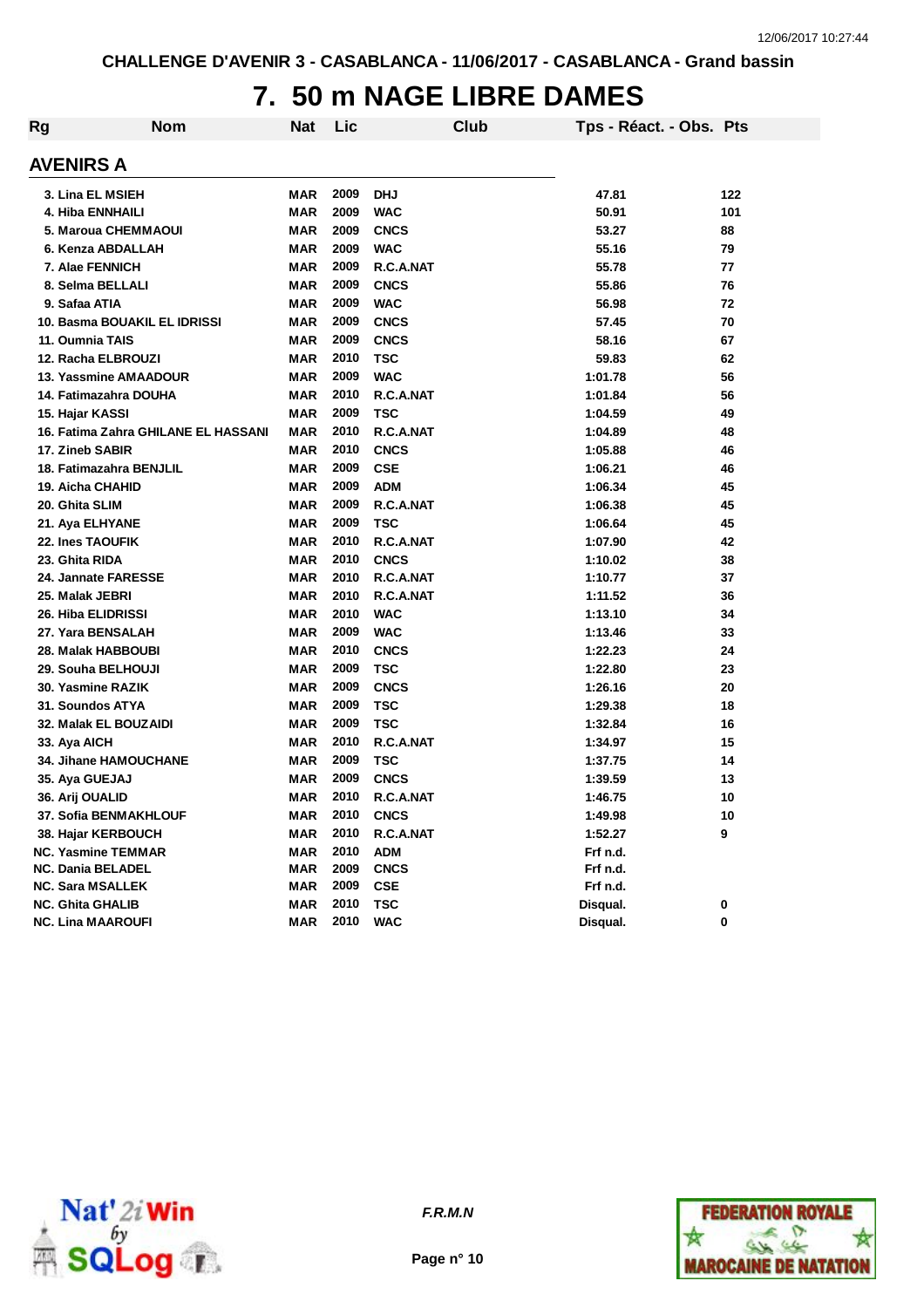### **8. 50 m NAGE LIBRE MESSIEURS**

| Rg | <b>Nom</b>                    | <b>Nat</b> | Lic          |             | Club | Tps - Réact. - Obs. Pts |     |
|----|-------------------------------|------------|--------------|-------------|------|-------------------------|-----|
|    | <b>AVENIRS B</b>              |            |              |             |      |                         |     |
|    | 1. Hamza KELLA                | MAR        | 2008         | <b>ADM</b>  |      | 35.66                   | 201 |
|    | 1. Mohamed Ayoub HAJOUANE     | <b>MAR</b> | 2008         | R.C.A.NAT   |      | 35.66                   | 201 |
|    | 3. Ahmed Arrayane EDDARI      | <b>MAR</b> | 2008         | R.C.A.NAT   |      | 38.31                   | 162 |
|    | 4. Mohammed Rayane LYAMANI    | <b>MAR</b> | 2008         | <b>WAC</b>  |      | 40.03                   | 142 |
|    | 5. Zakaria MAHASSINE          | MAR        | 2008         | <b>ADM</b>  |      | 41.30                   | 129 |
|    | 6. Abderrahmane LABHAIRI      | <b>MAR</b> | 2008         | <b>CNCS</b> |      | 41.63                   | 126 |
|    | 7. Rayane LAALJI              | <b>MAR</b> | 2008         | <b>TSC</b>  |      | 42.13                   | 122 |
|    | 7. Elias BENMAAZOUZ           | MAR        | 2008         | <b>WAC</b>  |      | 42.13                   | 122 |
|    | 9. Yassine BOUCHTI            | <b>MAR</b> | 2008         | <b>WAC</b>  |      | 42.24                   | 121 |
|    | 10. Mohamed Amine BCHIRI      | <b>MAR</b> | 2008         | <b>ADM</b>  |      | 42.25                   | 121 |
|    | 11. Soultane HAMDI            | <b>MAR</b> | 2008         | <b>WAC</b>  |      | 43.58                   | 110 |
|    | 11. El Habib BENADDI          | <b>MAR</b> | 2008         | <b>WAC</b>  |      | 43.58                   | 110 |
|    | 13. Taha MAAROUFI             | <b>MAR</b> | 2008         | <b>WAC</b>  |      | 43.77                   | 109 |
|    | 14. Mohamed Soultane ZAKARIA  | <b>MAR</b> | 2008         | <b>TSC</b>  |      | 44.25                   | 105 |
|    | 15. Abdellah SAOUT EL HAK     | <b>MAR</b> | 2008         | <b>CNCS</b> |      | 44.84                   | 101 |
|    | 16. Adnane OUTHMAN            | <b>MAR</b> | 2008         | <b>ADM</b>  |      | 44.97                   | 100 |
|    | 17. Abdassalam ELALLOUCHI     | <b>MAR</b> | 2008         | <b>WAC</b>  |      | 46.70                   | 89  |
|    | 18. Reda SELLEK               | MAR        | 2008         | <b>CNCS</b> |      | 46.72                   | 89  |
|    | 19. Abdallah OUADDI           | MAR        | 2008         | <b>WAC</b>  |      | 47.65                   | 84  |
|    | 20. Rayane EL MSIEH           | MAR        | 2008         | <b>DHJ</b>  |      | 47.70                   | 84  |
|    | 21. Badr RIFKI                | <b>MAR</b> | 2008         | <b>CNCS</b> |      | 47.75                   | 83  |
|    | 22. Adam DAALOUS              | <b>MAR</b> | 2008         | <b>CNCS</b> |      | 47.84                   | 83  |
|    |                               | <b>MAR</b> | 2008         | <b>ADM</b>  |      | 47.98                   |     |
|    | 23. Riad ZOUBAIDI             |            | 2008         |             |      |                         | 82  |
|    | 24. Mehdi BYA                 | MAR        | 2008         | <b>CNCS</b> |      | 49.62                   | 74  |
|    | 25. Zakaria KASMI             | MAR        |              | R.C.A.NAT   |      | 50.27                   | 71  |
|    | 26. Adam LARAKI               | <b>MAR</b> | 2008         | <b>ADM</b>  |      | 51.06                   | 68  |
|    | 27. Abdelhadi ELAZHARI        | <b>MAR</b> | 2008<br>2008 | <b>CNCS</b> |      | 51.23                   | 68  |
|    | 27. Saad KHIALI               | <b>MAR</b> |              | <b>CNCS</b> |      | 51.23                   | 68  |
|    | 29. Yahya TOUBELLA            | MAR        | 2008         | <b>ADM</b>  |      | 51.33                   | 67  |
|    | 30. Mehdi RASSY               | <b>MAR</b> | 2008         | <b>TSC</b>  |      | 53.20                   | 60  |
|    | <b>31. Hamza BELMOUADDINE</b> | <b>MAR</b> | 2008         | R.C.A.NAT   |      | 53.66                   | 59  |
|    | <b>32. Ahmed CHOUKRY</b>      | <b>MAR</b> | 2008         | <b>CNCS</b> |      | 53.70                   | 59  |
|    | 33. Omar KORAIT               | <b>MAR</b> | 2008         | <b>ADM</b>  |      | 53.90                   | 58  |
|    | 34. Karim Marwane ZEKRI       | MAR        | 2008         | <b>WAC</b>  |      | 54.23                   | 57  |
|    | 35. Omar BENLAANAYA           | MAR        | 2008         | R.C.A.NAT   |      | 54.38                   | 56  |
|    | 36. Mohammed Amine GHALIB     | MAR        | 2008         | <b>TSC</b>  |      | 55.20                   | 54  |
|    | 37. Taha NOURI                | <b>MAR</b> | 2008         | <b>WAC</b>  |      | 55.35                   | 53  |
|    | 38. Rayane ELYOUSSOUFI        | MAR        | 2008         | <b>TSC</b>  |      | 55.45                   | 53  |
|    | 39. Mohamed TOURI             | MAR        | 2008         | <b>ADM</b>  |      | 56.59                   | 50  |
|    | 40. Yasser WADI               | MAR        | 2008         | <b>CSE</b>  |      | 56.69                   | 50  |
|    | 41. Hamza MALKA               | MAR        | 2008         | <b>ADM</b>  |      | 1:01.03                 | 40  |
|    | 42. Achraf MEZDAGAT           | MAR        | 2008         | <b>ADM</b>  |      | 1:01.19                 | 39  |
|    | <b>43. Ayoub ESSADIQI</b>     | MAR        | 2008         | <b>ADM</b>  |      | 1:04.93                 | 33  |
|    | 44. Boubker KHARBOUCH         | MAR        | 2008         | <b>WAC</b>  |      | 1:06.75                 | 30  |
|    | 45. Mohammed Riyad ACHBAR     | MAR        | 2008         | <b>CNCS</b> |      | 1:11.34                 | 25  |
|    | 46. Salah Eddine AHMATT       | MAR        | 2008         | <b>CNCS</b> |      | 1:11.81                 | 24  |
|    | 47. Ali BEN ABDELJLIL         | MAR        | 2008         | ADM         |      | 1:12.05                 | 24  |
|    | 48. Jihad ALTALLAA            | MAR        | 2008         | <b>TSC</b>  |      | 1:13.25                 | 23  |
|    | 49. Zaid TIMOUYASSE           | <b>MAR</b> | 2008         | <b>CNCS</b> |      | 1:27.11                 | 13  |
|    | 50. Othmane ELHAMDANI         | <b>MAR</b> | 2008         | <b>CNCS</b> |      | 1:41.59                 | 8   |
|    | <b>NC. Othmane FARDOUSSI</b>  | <b>MAR</b> | 2008         | <b>ADM</b>  |      | Frf n.d.                |     |
|    | <b>NC. Adam FRIKECH</b>       | MAR        | 2008         | <b>CNCS</b> |      | Frf n.d.                |     |
|    | <b>NC. Adam MOSSADDIK</b>     | MAR        | 2008         | <b>CNCS</b> |      | Frf n.d.                |     |
|    | <b>NC. Marwane NAJID</b>      | <b>MAR</b> | 2008         | <b>CSE</b>  |      | Frf n.d.                |     |
|    | NC. Anas AZIZI                | MAR        | 2008         | <b>TSC</b>  |      | Frf n.d.                |     |



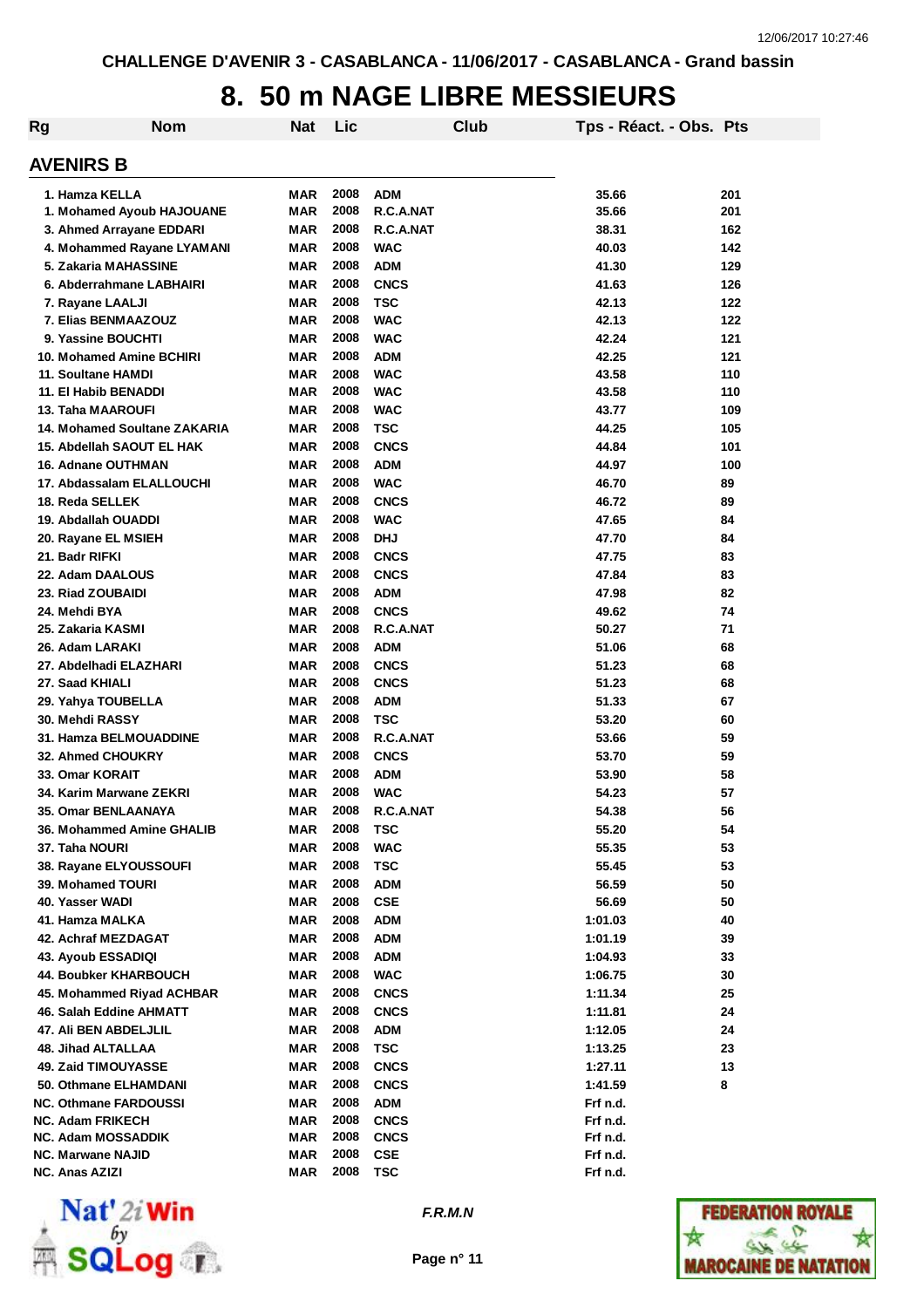### **8. 50 m NAGE LIBRE MESSIEURS**

| <b>Rg</b>         | <b>Nom</b>                                   | Nat                      | Lic          |                           | Club | Tps - Réact. - Obs. Pts |                         |  |  |  |  |
|-------------------|----------------------------------------------|--------------------------|--------------|---------------------------|------|-------------------------|-------------------------|--|--|--|--|
| <b>AVENIRS B</b>  |                                              |                          |              |                           |      |                         |                         |  |  |  |  |
| NC. Rayan GHAZALI |                                              | MAR                      | 2008         | <b>TSC</b>                |      | Frf n.d.                |                         |  |  |  |  |
| <b>AVENIRS A</b>  |                                              |                          |              |                           |      |                         |                         |  |  |  |  |
|                   | 1. Mohammed ESSADEQ                          | MAR                      | 2009         | <b>CNCS</b>               |      | 42.77                   | 116                     |  |  |  |  |
|                   | 2. Salim KHOUDRI                             | <b>MAR</b>               | 2009         | <b>CCC</b>                |      | 43.31                   | 112                     |  |  |  |  |
|                   | 3. Mohamed Amine SIFALLAH                    | MAR                      | 2009         | <b>WAC</b>                |      | 43.81                   | 108                     |  |  |  |  |
|                   | 4. Mohamed Kamil RACHID                      | MAR                      | 2009         | <b>ADM</b>                |      | 44.53                   | 103                     |  |  |  |  |
|                   | 5. Abdullah Taher SERHIR                     | MAR                      | 2009         | <b>CNCS</b>               |      | 44.68                   | 102                     |  |  |  |  |
|                   | 6. Anwar KOKODIL                             | MAR                      | 2009         | R.C.A.NAT                 |      | 46.66                   | 90                      |  |  |  |  |
|                   | 7. Ahmed Ali NAMLY                           | MAR                      | 2010         | <b>CNCS</b>               |      | 48.14                   | 81                      |  |  |  |  |
|                   | 8. Adam ZOUHAIRI                             | <b>MAR</b>               | 2009         | <b>DHJ</b>                |      | 48.28                   | 81                      |  |  |  |  |
|                   | 9. Yasser OUAKSSIM                           | <b>MAR</b>               | 2009         | <b>WAC</b>                |      | 49.92                   | 73                      |  |  |  |  |
|                   | 10. Ahmed Yassine AFRIAD                     | <b>MAR</b>               | 2009         | <b>CSE</b>                |      | 50.53                   | 70                      |  |  |  |  |
|                   | 11. Adam ELMESKINI                           | MAR                      | 2009         | <b>CNCS</b>               |      | 51.00                   | 68                      |  |  |  |  |
|                   | 12. Mohammed Ziad KETTANI                    | <b>MAR</b>               | 2009         | <b>DHJ</b>                |      | 52.75                   | 62                      |  |  |  |  |
|                   | <b>13. Ayoyb CHBIHI EL WAHOUDI</b>           | MAR                      | 2009<br>2010 | <b>WAC</b>                |      | 54.68                   | 55                      |  |  |  |  |
|                   | 14. Yahya RADELLAH                           | <b>MAR</b><br><b>MAR</b> | 2010         | <b>CNCS</b><br><b>DHJ</b> |      | 56.72<br>57.87          | 50<br>47                |  |  |  |  |
|                   | 15. Ryad Yahia M'GHARI<br>16. Ghali LAKRADI  | <b>MAR</b>               | 2009         | <b>TSC</b>                |      | 58.30                   | 46                      |  |  |  |  |
|                   | 17. Walid GOUMARI                            | <b>MAR</b>               | 2009         | <b>CNCS</b>               |      | 58.53                   | 45                      |  |  |  |  |
|                   | 18. Rayane STATI                             | MAR                      | 2010         | <b>ADM</b>                |      | 58.73                   | 45                      |  |  |  |  |
|                   | 19. Mohammed Amine BENNASRI                  | <b>MAR</b>               | 2009         | <b>WAC</b>                |      | 59.75                   | 42                      |  |  |  |  |
|                   | 20. Mohamed Amine ELOUAHMANI                 | <b>MAR</b>               | 2010         | <b>CSE</b>                |      | 1:00.80                 | 40                      |  |  |  |  |
| 21. Yahya SARS    |                                              | <b>MAR</b>               | 2009         | <b>ADM</b>                |      | 1:03.93                 | 34                      |  |  |  |  |
|                   | 22. Rayane KADADA                            | MAR                      | 2010         | <b>CNCS</b>               |      | 1:04.70                 | 33                      |  |  |  |  |
|                   | 23. Mohamed Ilyas NACHIT                     | MAR                      | 2009         | <b>ADM</b>                |      | 1:05.95                 | 31                      |  |  |  |  |
|                   | 24. Yahya AKKAR                              | MAR                      | 2010         | <b>ADM</b>                |      | 1:06.33                 | 31                      |  |  |  |  |
|                   | 25. Mohamed EN NAAMANI                       | MAR                      | 2009         | <b>CSE</b>                |      | 1:06.76                 | 30                      |  |  |  |  |
|                   | 26. Mohamed Yahya BARROUK                    | MAR                      | 2010         | <b>CNCS</b>               |      | 1:09.28                 | 27                      |  |  |  |  |
|                   | 27. Elmehdi BOUAYADI                         | MAR                      | 2009         | <b>TSC</b>                |      | 1:10.19                 | 26                      |  |  |  |  |
|                   | 28. Adam BCHIRI                              | MAR                      | 2010         | <b>ADM</b>                |      | 1:10.66                 | 25                      |  |  |  |  |
|                   | 29. Mohamed Taha SENTISSI                    | MAR                      | 2010         | <b>WAC</b>                |      | 1:10.69                 | 25                      |  |  |  |  |
|                   | 30. Abdellah ZOUHAIR                         | <b>MAR</b>               | 2010         | R.C.A.NAT                 |      | 1:10.98                 | 25                      |  |  |  |  |
|                   | 31. Karim OUNASER                            | MAR                      | 2009         | R.C.A.NAT                 |      | 1:12.13                 | 24                      |  |  |  |  |
| 32. Jad BENNIS    |                                              | MAR                      | 2009         | <b>WAC</b>                |      | 1:12.65                 | 23                      |  |  |  |  |
|                   | 33. Mustapha QUARMOUCHI                      | MAR                      | 2009         | <b>ADM</b>                |      | 1:13.56                 | 22                      |  |  |  |  |
|                   | 34. Mohamed Amir NOUARA                      | <b>MAR</b>               | 2010         | <b>ADM</b>                |      | 1:13.60                 | 22                      |  |  |  |  |
|                   | 35. Zayd MASSAOUI                            | MAR                      | 2010         | <b>CNCS</b>               |      | 1:13.91                 | 22                      |  |  |  |  |
|                   | 36. Khalil BELAAZIZE                         | MAR                      | 2009         | R.C.A.NAT                 |      | 1:14.36                 | 22                      |  |  |  |  |
|                   | 37. Yahya OUAHMANE<br>38. Mohamed Reda NAJAH | MAR<br>MAR               | 2009<br>2010 | <b>CNCS</b><br>R.C.A.NAT  |      | 1:16.57<br>1:19.54      | 20<br>18                |  |  |  |  |
|                   | 39. Mohammed EL BOURNI DRIOUAK               | <b>MAR</b>               | 2010         | <b>WAC</b>                |      | 1:21.06                 | 17                      |  |  |  |  |
| 40. Sami NAJAH    |                                              | MAR                      | 2010         | <b>CNCS</b>               |      | 1:21.77                 | 16                      |  |  |  |  |
|                   | <b>41. Achraf MOUJAHID</b>                   | MAR                      | 2009         | R.C.A.NAT                 |      | 1:22.06                 | 16                      |  |  |  |  |
|                   | 42. Yanis SEDDIKI                            | MAR                      | 2009         | <b>CNCS</b>               |      | 1:28.35                 | 13                      |  |  |  |  |
|                   | 43. Haitam BOUCHGHOUL                        | MAR                      | 2009         | <b>CNCS</b>               |      | 1:32.56                 | 11                      |  |  |  |  |
|                   | 44. Mohamed Rayane WAHAB                     | MAR                      | 2010         | <b>CSEJL</b>              |      | 1:36.84                 | 10                      |  |  |  |  |
|                   | 45. Nael BOURAHLA                            | MAR                      | 2010         | <b>WAC</b>                |      | 1:40.48                 | 9                       |  |  |  |  |
|                   | 46. Rayane HARAKAT                           | <b>MAR</b>               | 2009         | <b>CNCS</b>               |      | 1:43.50                 | 8                       |  |  |  |  |
|                   | 47. Abderrahmane NOUZA LAZHARI               | <b>MAR</b>               | 2009         | R.C.A.NAT                 |      | 1:46.26                 | $\overline{\mathbf{r}}$ |  |  |  |  |
|                   | 48. Yahya ACHOURI                            | MAR                      | 2009         | <b>CNCS</b>               |      | 1:46.75                 | $\overline{\mathbf{r}}$ |  |  |  |  |
|                   | 49. Wassim BENKARROUM                        | MAR                      | 2009         | TSC                       |      | 1:48.04                 | $\overline{7}$          |  |  |  |  |
|                   | 50. Ilyas CASTERS                            | MAR                      | 2009         | R.C.A.NAT                 |      | 1:54.13                 | 6                       |  |  |  |  |
|                   | 51. Imran BOUBKERI                           | MAR                      | 2009         | TSC                       |      | 2:05.84                 | 4                       |  |  |  |  |
|                   | <b>NC. Ayoub KHOURCHECH</b>                  | MAR                      | 2009         | <b>CCC</b>                |      | Frf n.d.                |                         |  |  |  |  |